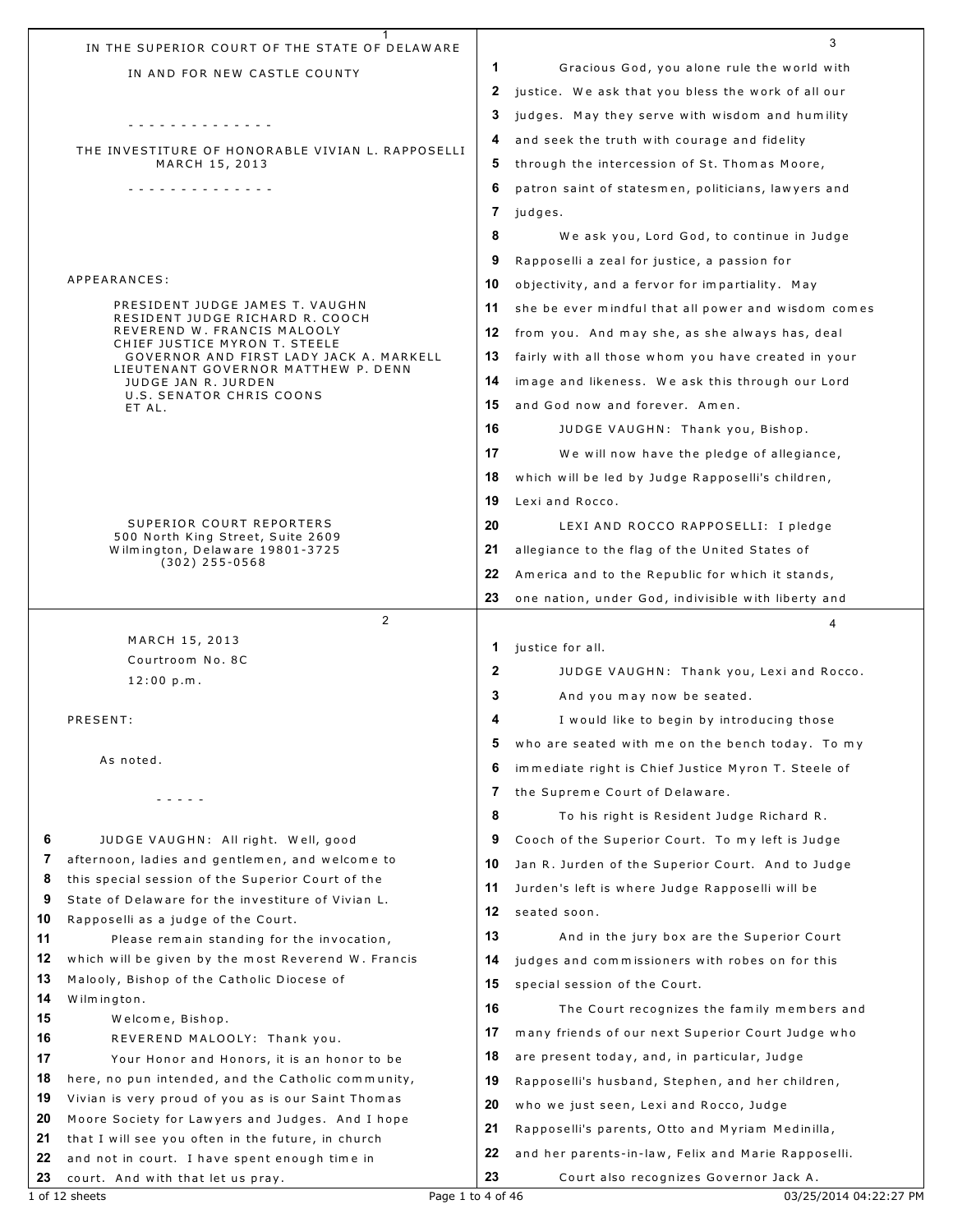|    | 5                                                   |              | 7                                           |
|----|-----------------------------------------------------|--------------|---------------------------------------------|
| 1  | Markell. Welcome again, Governor. And First Lady    | 1            | CHIEF JUSTICE STEELE: That the powers of    |
| 2  | Carla Markell. It's a pleasure to have you with us  | $\mathbf{2}$ | this office.                                |
| 3  | today, Ms. Markell. Lieutenant Governor Matthew P.  | 3            | JUDGE RAPPOSELLI: That the powers of this   |
| 4  | Denn, Senator Chris Coons. Welcome, Senator.        | 4            | office.                                     |
| 5  | Members of the Governor's Cabinet, members of the   | 5            | CHIEF JUSTICE STEELE: Flow from the people. |
| 6  | general assembly and other elected officials and    | 6            | JUDGE RAPPOSELLI: Flow from the people.     |
| 7  | the members of the Delaware Judiciary and the Bar.  | 7            | CHIEF JUSTICE STEELE: I'm privileged to     |
| 8  | To all, a warm and special welcome to the Superior  | 8            | represent.                                  |
| 9  | Court.                                              | 9            | JUDGE RAPPOSELLI: I am privileged to        |
| 10 | We are here today to commemorate the                | 10           | represent.                                  |
| 11 | beginning of Vivian Rapposelli's career as a member | 11           | CHIEF JUSTICE STEELE: I further swear.      |
| 12 | of the Superior Court, our State's general          | 12           | JUDGE RAPPOSELLI: I further swear.          |
| 13 | jurisdiction trial court.                           | 13           | CHIEF JUSTICE STEELE: That I will always    |
| 14 | The proceeding is one of investiture where          | 14           | place the public interest.                  |
| 15 | the historical robing is a special ceremony,        | 15           | JUDGE RAPPOSELLI: That I will always place  |
| 16 | significance and public commitment under oath. The  | 16           | the public interest.                        |
| 17 | robe itself is a symbol of impartiality and the     | 17           | CHIEF JUSTICE STEELE: Above any special or  |
| 18 | judge's solum duty to administer equal justice on   | 18           | personal interest.                          |
| 19 | behalf of the people that we serve.                 | 19           | JUDGE RAPPOSELLI: Above any special or      |
| 20 | It is now my pleasure to ask Chief Justice          | 20           | personal interest.                          |
| 21 | Steele to administer the oath of office.            | 21           | CHIEF JUSTICE STEELE: And to respect the    |
| 22 | Judge Rapposelli's parents will hold the            | 22           | right of future generations.                |
| 23 | Bible, and her husband will then assist with the    | 23           | JUDGE RAPPOSELLI: And to respect the right  |
|    |                                                     |              |                                             |
|    | 6                                                   |              | 8                                           |
| 1  | robing.                                             | 1            | of future generations.                      |
| 2  | CHIEF JUSTICE STEELE: Are you prepared to           | $\mathbf{2}$ | CHIEF JUSTICE STEELE: To share the rich     |
| 3  | take the oath?                                      | 3            | historic.                                   |
| 4  | JUDGE RAPPOSELLI: I am.                             | 4            | JUDGE RAPPOSELLI: To share the rich         |
| 5  | CHIEF JUSTICE STEELE: Place your right hand         | 5            | historic.                                   |
| 6  | on the Bible. Please repeat after me. I --          | 6            | CHIEF JUSTICE STEELE: And natural heritage  |
| 7  | JUDGE RAPPOSELLI: I, Vivian L. Rapposelli.          | 7            | of Delaware.                                |
| 8  | CHIEF JUSTICE STEELE: Do proudly swear.             | 8            | JUDGE RAPPOSELLI: And natural heritage of   |
| 9  | JUDGE RAPPOSELLI: Do proudly swear.                 | 9            | Delaware.                                   |
| 10 | CHIEF JUSTICE STEELE: To carry out the              | 10           | CHIEF JUSTICE STEELE: In doing so.          |
| 11 | responsibilities.                                   | 11           | JUDGE RAPPOSELLI: In doing so.              |
| 12 | JUDGE RAPPOSELLI: To carry out the                  | 12           | CHIEF JUSTICE STEELE: I will always uphold  |
| 13 | responsibilities.                                   | 13           | and defend.                                 |
| 14 | CHIEF JUSTICE STEELE: Of judge of the               | 14           | JUDGE RAPPOSELLI: I will always uphold and  |
| 15 | Superior Court of the State of Delaware.            | 15           | defend.                                     |
| 16 | JUDGE RAPPOSELLI: Of judge of the Superior          | 16           | CHIEF JUSTICE STEELE: The constitutions of  |
| 17 | Court of the State of Delaware.                     | 17           | my country and my state.                    |
| 18 | CHIEF JUSTICE STEELE: To the best of my             | 18           | JUDGE RAPPOSELLI: The constitutions of my   |
| 19 | ability.                                            | 19           | country and my state.                       |
| 20 | JUDGE RAPPOSELLI: To the best of my                 | 20           | CHIEF JUSTICE STEELE: So help me God.       |
| 21 | ability.                                            | 21           | JUDGE RAPPOSELLI: So help me God.           |
| 22 | CHIEF JUSTICE STEELE: Freely acknowledging.         | 22           | CHIEF JUSTICE STEELE: Congratulations.      |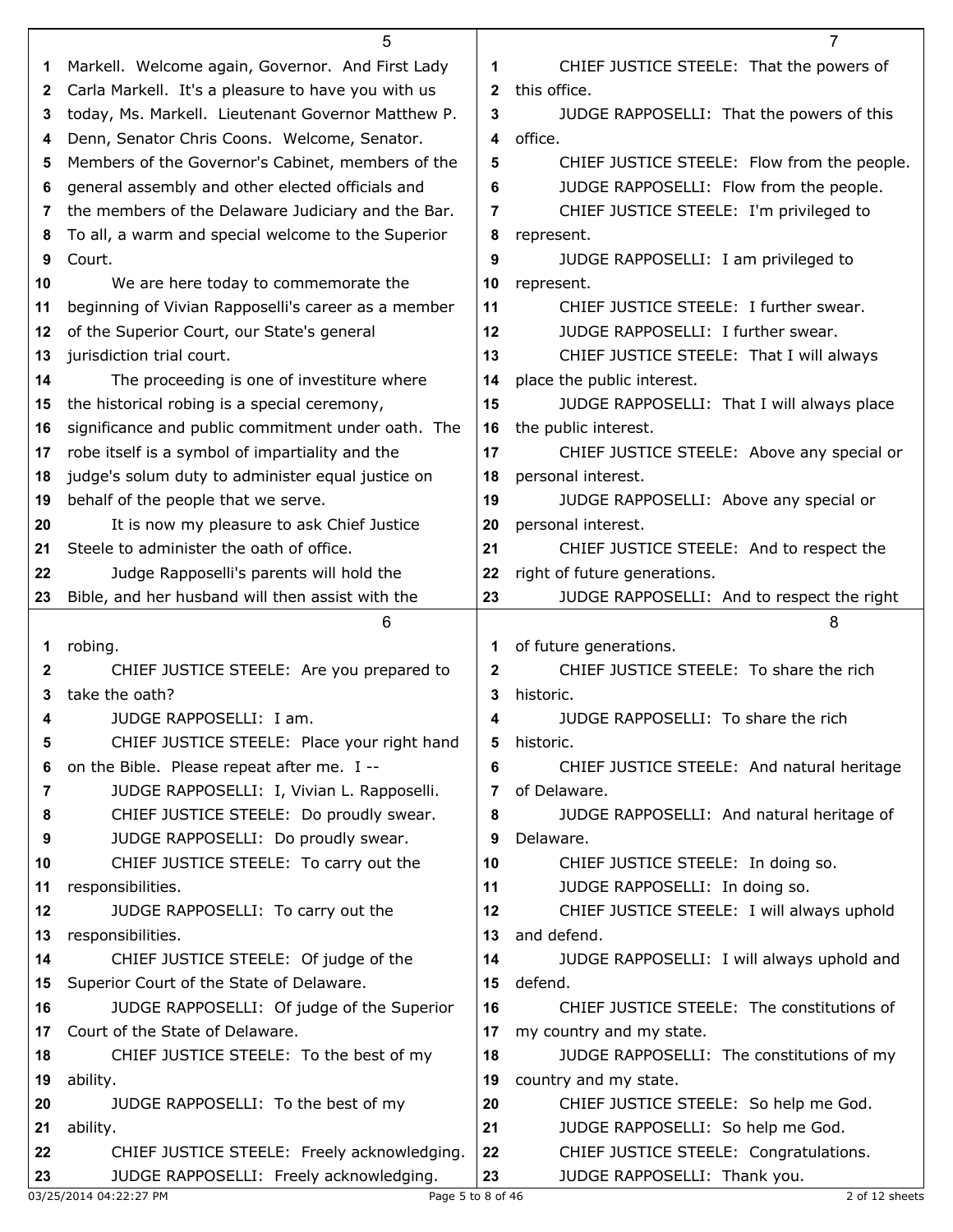|    | 9                                                   |              | 11                                                  |
|----|-----------------------------------------------------|--------------|-----------------------------------------------------|
| 1  | JUDGE VAUGHN: All right. Well, before               | 1            | It is difficult to overstate the                    |
| 2  | today's speakers are recognized, I would like to    | $\mathbf{2}$ | contribution that Vivian made over the last four    |
| 3  | warmly welcome Vivian to the Superior Court.        | 3            | years to the Kid's Department. She did an           |
| 4  | Her qualifications and experience make her          | 4            | incredible job of building up a level of trust with |
| 5  | fully deserving of the honor which the Governor and | 5            | a variety of stake holders, and whether it was      |
| 6  | the Senate have conferred upon her.                 | 6            | working on kids who age out of foster care, whether |
| 7  | And Vivian and I have spent quite a bit of          | 7            | it was families, dealing with families who have     |
|    |                                                     |              |                                                     |
| 8  | time together here since her confirmation. And      | 8            | lost a child, whether it was, you know, making sure |
| 9  | based upon all that we have talked about, I am      | 9            | we do the proper oversight for kids who are abused  |
| 10 | convinced that she has all the qualities, all the   | 10           | or neglected, or whether it was focusing on helping |
| 11 | qualities, that are needed to be an outstanding     | 11           | kids who got in trouble get back on the right path, |
| 12 | Superior Court judge and a distinguished member of  | 12           | or whether it was making the Terry Center, a place  |
| 13 | the Delaware Judiciary.                             | 13           | that is very near and dear to Carla and me, a more  |
| 14 | I know that Vivian and I will not have any          | 14           | personal and less institutional place.              |
| 15 | problem at all working together in our new          | 15           | Vivian made a profoundly positive difference        |
| 16 | relationship as collogues on the Superior Court.    | 16           | in the lives of so many children and families in    |
| 17 | Each of us on the Superior Court look forward to    | 17           | our State.                                          |
| 18 | working with Vivian as our newest colleague. And    | 18           | So what does that have to do with being a           |
| 19 | welcome.                                            | 19           | judge? You know, when I have this incredible        |
| 20 | JUDGE RAPPOSELLI: Thank you, President              | 20           | honor, which I have had a lot recently, and I do    |
|    |                                                     |              |                                                     |
| 21 | Judge.                                              | 21           | want to thank you, the members of the judicial      |
| 22 | JUDGE VAUGHN: I would now like to recognize         | 22           | nominating commission, for their excellent work in  |
|    | the Governor, the Honorable Jack A. Markell,        | 23           | evaluating really amazing applicants for the        |
| 23 |                                                     |              |                                                     |
|    | 10                                                  |              | 12                                                  |
| 1  | Governor of the State of Delaware, for his remarks. | 1            | judgeship positions.                                |
| 2  | GOVERNOR MARKELL: Well, good afternoon,             | 2            | But when I -- you know, when it gets to the         |
| 3  | everybody. We've all been seeing a lot of each      | 3            | point where I get to meet the people who I'm        |
| 4  | other, haven't we, judges over there?               | 4            | choosing between, I look for people who have the    |
| 5  | To Mr. Chief Justice, always good to be with        | 5            | necessary intellect, the judgements, people who are |
| 6  |                                                     | 6            |                                                     |
| 7  | you. To Judge Vaughn and all the other judges who   | 7            | fair. And Bishop Malooly, I thought, really         |
|    | are here today, it's always an honor for me to be   |              | captured that in his invocation, that Vivian is     |
| 8  | here. And I have to say, looking over, there are a  | 8            | always fair to the people that she deals with.      |
| 9  | lot of new judges. And I'm sure that the more       | 9            | And I look for people who have the right            |
| 10 | experienced judges are doing a great job helping    | 10           | temperament. It's so important in a judge. And      |
| 11 | everybody to get acclimated to their new            | 11           | when I interview potential judges, I often ask them |
| 12 | responsibility.                                     | 12           | what makes a great judge. And one of the things     |
| 13 | I am delighted that my wife, Carla, can be          | 13           | that they always bring up is somebody who has the   |
| 14 | with us here today. She very much wanted to be      | 14           | right temperament. And Vivian Rapposelli            |
| 15 | here, and I'm glad that that worked out.            | 15           | absolutely has the right temperament. She has       |
| 16 | The Lieutenant Governor, of course, an old          | 16           | demonstrated she has all of those skills.           |
| 17 | friend of Judge Rapposelli. And it's great that     | 17           | And, you know, before the program started           |
| 18 | Senator Coons was here. Senator Carper was          | 18           | today, Vivian's mom said to me, she said, I want to |
| 19 | actually here earlier.                              | 19           | thank you for believing in Vivian, first, having    |
| 20 | We also have a number of Vivian's former            | 20           | given her the opportunity to serve as cabinet       |
| 21 | cabinet secretary colleagues who are here. That's   | 21           | secretary in the Kid's Department and now more      |
| 22 | really a reflection of the esteem in which she has  | 22           | recently nominating her to the Senate to be a       |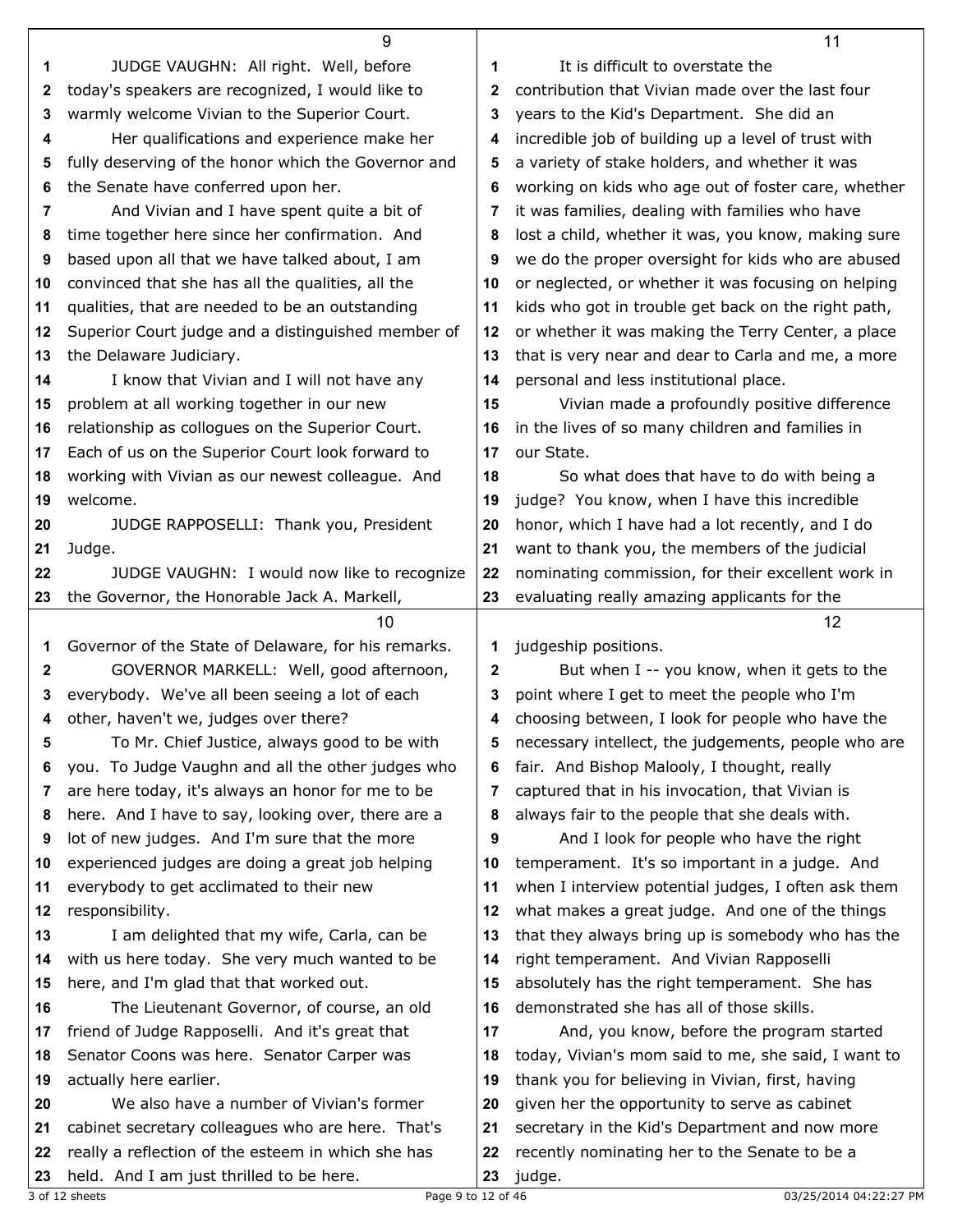|          | 13                                                                                             |              | 15                                                                 |
|----------|------------------------------------------------------------------------------------------------|--------------|--------------------------------------------------------------------|
| 1        | And my response to Vivian's mom was very                                                       | 1            | four-year period is really a testament to the                      |
| 2        | simple -- but I think it really reflects what                                                  | $\mathbf{2}$ | extraordinary job that she did in that position.                   |
| 3        | matters here -- Vivian gave me every reason to                                                 | 3            | And from her hiring decisions to navigating                        |
| 4        | believe in her. And, more importantly, Vivian has                                              | 4            | her department through some incredibly difficult                   |
| 5        | given the people of Delaware every possible reason                                             | 5            | budget times, to managing the crises that                          |
| 6        | during her career over, certainly, the last four                                               | 6            | inevitably come up in an agency of that type, in                   |
| 7        | years, but even before that, for all of us in                                                  | 7            | every single instance she was smart and she was                    |
| 8        | Delaware to believe in her.                                                                    | 8            | compassionate and she was decisive.                                |
| 9        | You are going to be a great judge.                                                             | 9            | And Vivian Rapposelli is also a real person                        |
| 10       | JUDGE RAPPOSELLI: Thank you.                                                                   | 10           | who has lived a real life. She's run a business.                   |
| 11       | JUDGE VAUGHN: Thank you very much for those                                                    | 11           | She's raised a family. And she knows what it means                 |
| 12       | remarks, Governor.                                                                             | 12           | to strive and to struggle and to balance the                       |
| 13       | I would now like to recognize the Honorable                                                    | 13           | obligations between work and parenting.                            |
| 14       | Matthew P. Denn, Lieutenant Governor of the State                                              | 14           | And all of that, the innate talent, the life                       |
| 15       | of Delaware for his remarks.                                                                   | 15           | experience, is really going to come to bear when                   |
| 16       | GOVERNOR DENN: Good afternoon, everyone. I                                                     | 16           | Vivian has to make those judgements that only she                  |
| 17       | have conflicting obligations here. I promised                                                  | 17           | can make, judgments that will really profoundly                    |
| 18       | Judge Rapposelli that my comments would be very                                                | 18           | effect the lives of people who stand before her.                   |
| 19       | brief but I also promised her husband, Steve, that                                             | 19           | The responsibilities that we place in the hands of                 |
| 20       | I would mention him at least three times during my                                             | 20           | Superior Court judges making decisions about                       |
| 21       | remarks. So I just want to begin by saying really                                              | 21           | whether people are going to go to prison or remain                 |
| 22       | from the bottom of my heart Steve Rapposelli, Steve                                            | 22           | free, making decisions about the quality of life                   |
| 23       | Rapposelli, Steve Rapposelli. Are we good?                                                     | 23           | that people are going to have who have been                        |
|          |                                                                                                |              |                                                                    |
|          | 14                                                                                             |              | 16                                                                 |
| 1        | All right. Trial Court judges carry out a                                                      | 1            | injured, who have lost their jobs. Those are                       |
| 2        | lot of responsibilities and they have a lot of help                                            | $\mathbf{2}$ | enormous responsibilities that we place in their                   |
| 3        | carrying out many of those responsibilities. They                                              | 3            | hands. And there are just few people that I know                   |
| 4        | have law clerks that help them do legal research                                               | 4            | of in whose judgment I would place more trust when                 |
| 5        | and write some of the decisions that they have to                                              | 5            | it comes to making decisions like that than I would                |
| 6        | write, they have assistants who help them schedule                                             | 6            | Vivian Rapposelli.                                                 |
| 7        | the flow of cases that they have to oversee as                                                 | 7            | Last thing I want to mention about Judge                           |
| 8        | judges. In many instances they have juries that                                                | 8            | Rapposelli is that she will leave this institution                 |
| 9        | help them decide factual issues where the parties                                              | 9            | better than she found it.                                          |
| 10       | that are in front of them can't agree on what the                                              | 10           | I became involved with the Kids' Department                        |
| 11       | facts are.                                                                                     | 11           | about 15 years ago when it was basically broken,                   |
| 12       | But for all trial judges there come moments                                                    | 12           | and I saw firsthand the consequences of it being                   |
| 13       | when all alone, sometimes sitting by themselves in                                             | 13           | broken and the grief of the families that were hurt                |
| 14       | a room, they have to do what their title suggests                                              | 14           | as a result of that.                                               |
| 15       | and they have to exercise judgment, and that is I                                              | 15           | And we made a lot of improvements 15 years                         |
| 16       | think where Vivian Rapposelli is absolutely going                                              | 16           | ago, but there was still an awful lot more work                    |
| 17       | to excel.                                                                                      | 17           | that remained to be done. And Vivian Rapposelli                    |
| 18       | And I worked with her for four years as she                                                    | 18           | did more than manage the Kids' Department day to                   |
| 19       | occupied really one of the most pressure filled                                                | 19           | day. She built it up as an institution in ways                     |
| 20       | jobs in State Government, at the top of the Kids'                                              | 20           | that will last long after her departure. And her                   |
| 21       | Department.                                                                                    | 21           | work there will benefit kids who were not even born                |
| 22<br>23 | And the fact that you probably didn't read<br>very much about her in the newspaper during that | 22<br>23     | during her tenure.<br>And I believe that she's going to bring that |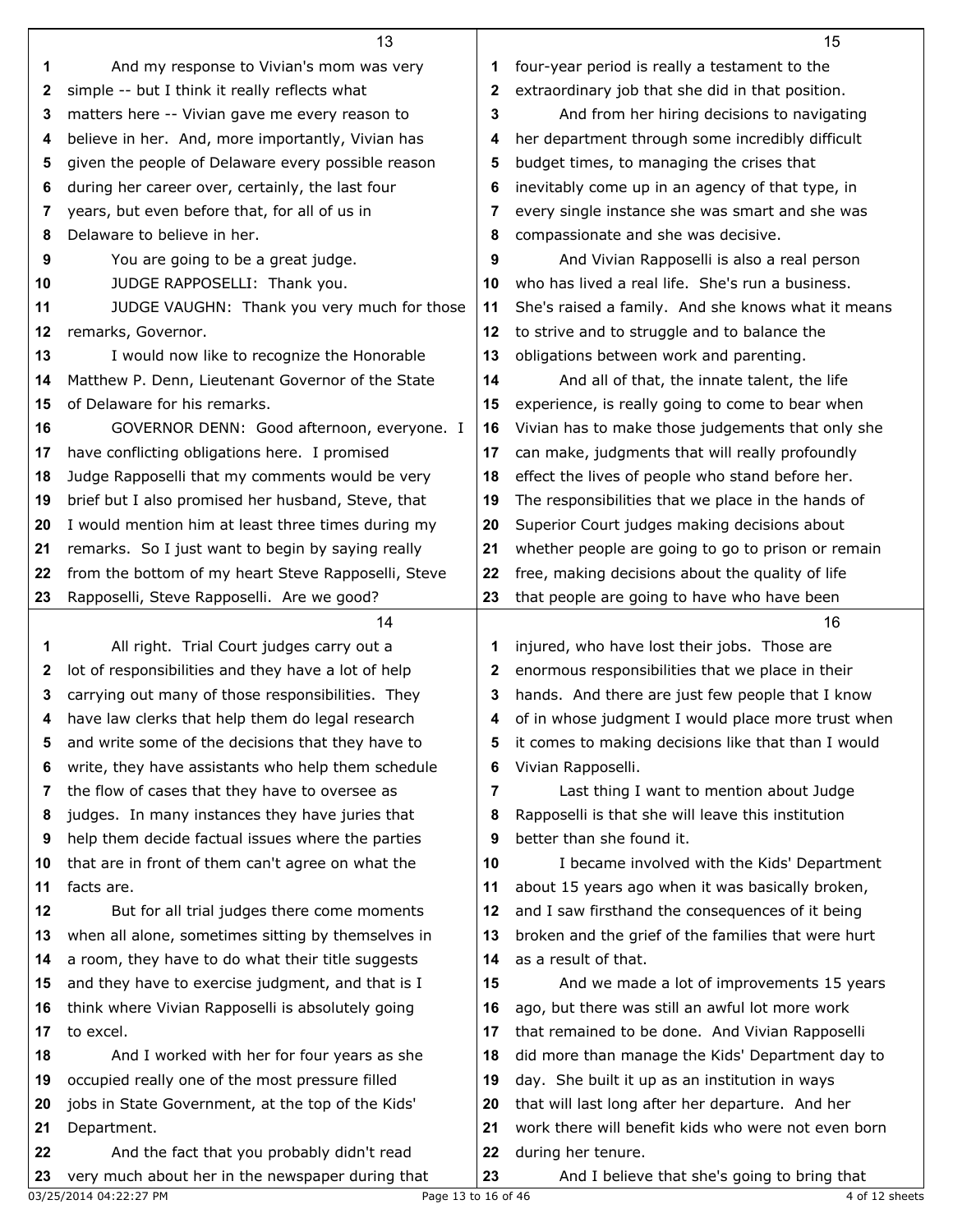|          | 17                                                                                                 |              | 19                                                                 |
|----------|----------------------------------------------------------------------------------------------------|--------------|--------------------------------------------------------------------|
| 1.       | same attitude to this institution and beyond ably                                                  | 1            | traits that made her a great lawyer and a great                    |
| 2        | handing her cases and the fragile lives that come                                                  | 2            | cabinet secretary and all traits that will                         |
| 3        | before her, I'm confident that she's going to leave                                                | 3            | undoubtedly make her a great judge.                                |
| 4        | Superior Court a better place than she found it.                                                   | 4            | As a young lawyer working for Gene Maurer, a                       |
| 5        | And I'm just very pleased and honored to be able to                                                | 5            | victim of an assault, a domestic violence case,                    |
| 6        | be here today to be part of this.                                                                  | 6            | asked her for help. The victim was terrified and                   |
| 7        | JUDGE VAUGHN: Thank you, Lieutenant                                                                | 7            | did not want to testify in the assault case against                |
| 8        | Governor. I appreciate those comments.                                                             | 8            | her abuser, and Vivian wanted to help desperately.                 |
| 9        | I would now like to recognize the Honorable                                                        | 9            | But there was a big problem, Gene represented the                  |
| 10       | Judge Jan R. Jurden for her remarks.                                                               | 10           | defendant. And it was that event, that call for                    |
| 11       | JUDGE JURDEN: Thank you, President Judge.                                                          | 11           | help, that she could not answer, that caused her to                |
| 12       |                                                                                                    | 12           |                                                                    |
|          | And may it please the Court. And a special                                                         |              | leave private practice and go to work for Delaware                 |
| 13       | welcome to all of you. And an extra special                                                        | 13           | Volunteer Legal Services. And there she                            |
| 14       | welcome to Judge Rapposelli's beloved parents.                                                     | 14           | represented countless victims of domestic violence                 |
| 15       | Buenas Tardes, Dr. and Senor Medinilla.                                                            | 15           | and taught classes at Widener as an adjunct                        |
| 16       | Este es un dia feliz.                                                                              | 16           | professor.                                                         |
| 17       | Quiero agradarles por crear hijos tan                                                              | 17           | She saw a need and she worked to fill it, a                        |
| 18       | maravillosos.                                                                                      | 18           | theme that marks every aspect of her distinguished                 |
| 19       | Estamos.<br>Thank you.                                                                             | 19           | career. She was, and is, not afraid to take on                     |
| 20       | You did not know I was going to say that,                                                          | 20           | tough cases.                                                       |
| 21       | did you? Neither did I. It just happened this                                                      | 21           | She bravely took on a large corporation that                       |
| 22       | morning.                                                                                           | 22           | tried to shirk its responsibility to a seriously                   |
| 23       | Estamos agra decidos. Felicidades a ustedes                                                        | 23           | injured plant worker. She won. She took on a                       |
|          |                                                                                                    |              |                                                                    |
|          | 18                                                                                                 |              | 20                                                                 |
| 1        | y a Vivian en esta occasion de gran importancia y                                                  |              | police agency, not exactly a politically wise move,                |
| 2        | que dios log bendigan.                                                                             | $\mathbf{2}$ | when its wrongful conduct caused the death of a man                |
| 3        | I'm so happy and honored to have the                                                               | 3            | who left behind a young widow and six small                        |
| 4        | privilege of saying a few words about my good                                                      | 4            | children. She won.                                                 |
| 5        | friend, my former Young Conoway collogue and now my                                                | 5            | The breath of her law practice is indicative                       |
| 6        | current collogue on the Superior Court, Vivian                                                     | 6            | of her legal acumen and versatility. In addition                   |
| 7        | Rapposelli.                                                                                        | 7            | to personal injury cases, criminal cases, domestic                 |
| 8        | And to those of you who are here for the                                                           | 8            | violence cases, she handled unfair wage claims and                 |
| 9        | investiture of Judge Rocanelli, you're in the wrong                                                | 9            | immigration classes. And her former clients adore                  |
| 10       | place.                                                                                             | 10           | her. She still receives cards and letters from                     |
| 11       | I first met Judge Rapposelli in 1994, not                                                          | 11           | them, even though her representation of them ended                 |
| 12       | too long after she graduated Cum Laude from Widner                                                 | 12           |                                                                    |
| 13       | Law School and joined the Delaware bar.                                                            | 13           | years ago.<br>One of her grateful clients even hand                |
|          |                                                                                                    | 14           |                                                                    |
| 14<br>15 | And over the past 19 years I have watched,                                                         | 15           | knitted sweaters for her daughters Victoria and                    |
| 16       | often in awe, as she dedicated herself and her                                                     | 16           | Lexi. Now I don't know about all of you, but I've                  |
|          | legal skills to helping others. From victims of                                                    |              | been practicing law for a long time before I went                  |
| 17       | domestic violence to injured workers to abused and                                                 | 17           | on the bench, I never got a knitted sweater.                       |
| 18       | neglected children, she is a champion of all.                                                      | 18           | When talking about some of the cases she                           |
| 19       | And the many people she helped along the way                                                       | 19           | handled, she said to me once I think the small                     |
| 20       | would attest to the fact that practicing law to her                                                | 20           | cases counted just as much as the big ones. And                    |
| 21       | was not a job but a calling. And she was, as she                                                   | 21           | that says so much about her and the judge she is                   |
| 22<br>23 | will be here, with every task or challenge,<br>dedicated, passionate, tireless and courageous, all | 22<br>23     | going to be. She will treat every litigant's case<br>as important. |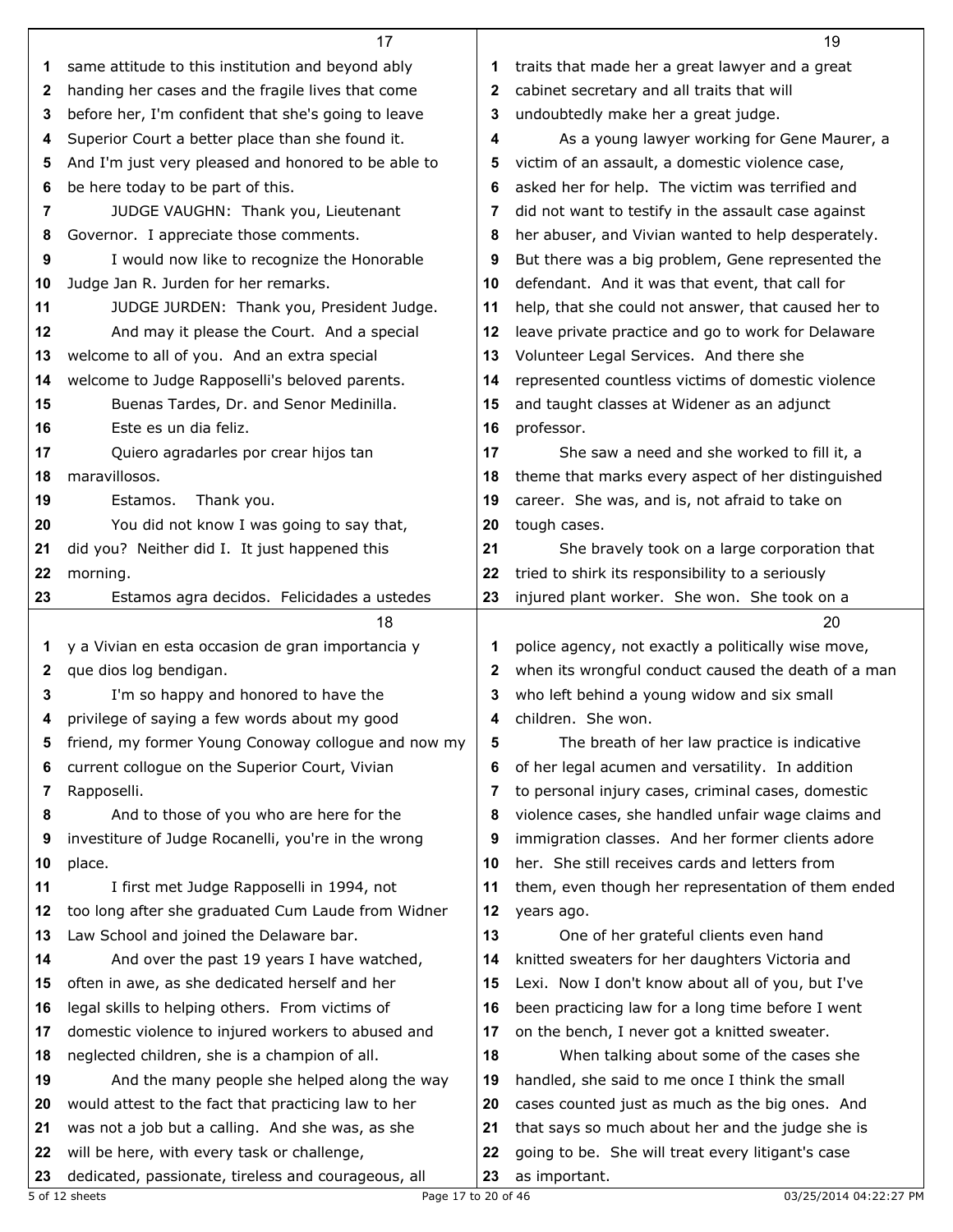|              | 21                                                                                  |          | 23                                                                                   |
|--------------|-------------------------------------------------------------------------------------|----------|--------------------------------------------------------------------------------------|
| 1            | Along the way, while managing a very                                                | 1        | ready smile, as is on display today and always.                                      |
| 2            | successful and demanding law practice, she found                                    | 2        | She has a million dollar personality and a way with                                  |
| 3            | time to make significant contributions in the                                       | 3        | people that makes everyone feel at ease. She makes                                   |
| 4            | Hispanic community, and for this she was named the                                  | 4        | you feel good about herself. You simply want to be                                   |
| 5            | 2010 Distinguished Hispanic Delawarian by the Latin                                 | 5        | in her orbit.                                                                        |
| 6            | Community Center. She has consistently given back                                   | 6        | My mother told me you can learn a lot about                                          |
| 7            | to the community. She has been heavily involved in                                  | 7        | someone from the way they react under pressure.                                      |
| 8            | pro bono and community service.                                                     | 8        | When Judge Rapposelli started grade school at                                        |
| 9            | And it's obviously not just her clients who                                         | 9        | St. Donato's in Philadelphia -- you know I had to                                    |
| 10           | love and respect her. Look around this room. It's                                   | 10       | mention this -- she didn't fit in. She had moved                                     |
| 11           | all of you who have worked with her, from cabinet                                   | 11       | with her family to the U.S. from Guatemala. She                                      |
|              | secretaries, members of the general assembly,                                       |          |                                                                                      |
| 12           |                                                                                     | 12       | spoke little English and, according to her, had                                      |
| 13           | lawyers, staff, who know firsthand she is smart,                                    | 13       | really big hair.                                                                     |
| 14           | fair, supportive, willing to listen, and always                                     | 14       | At a very young age, she demonstrated                                                |
| 15           | willing to help.                                                                    | 15       | resourcefulness. She simply told everyone there                                      |
| 16           | And on that last point, when I was in the                                           | 16       | that she was Italian and that her name was                                           |
| 17           | Army -- I know you didn't know I was in the Army,                                   | 17       | Metanilla. True story. And it worked. As an                                          |
| 18           | because I never talk about it -- rule number one                                    | 18       | aside, I saw her St. Donato's school picture and                                     |
| 19           | among the enlisted folk was never ever volunteer.                                   | 19       | she's right about the hair.                                                          |
| 20           | Well, clearly Judge Rapposelli was never in the                                     | 20       | As we all know, the secretary of the Kids'                                           |
| 21           | Army -- although, I know you wish you had been,                                     | 21       | Department has enormous responsibility. That                                         |
| 22           | given all I've said about it -- because she's                                       | 22       | department deals with the most -- I'm nervous today                                  |
| 23           | always willing to volunteer to help her colleagues                                  | 23       | and I don't know. She's easy to talk about and a                                     |
|              | 22                                                                                  |          | 24                                                                                   |
| 1            | and those in need.                                                                  | 1        | dear friend, but -- the Department deals with the                                    |
| $\mathbf{2}$ | One of the many things I admire about Vivian                                        | 2        | most precious subject matter there is, and that is                                   |
| 3            | is her ability to overcome obstacles. When faced                                    | 3        | our children. And as a cabinet secretary Vivian                                      |
| 4            | with a problem, her response, out of the box, is                                    | 4        | exhibited time and time again grace under fire.                                      |
| 5            | unfailing okay, we can fix this, then, let's figure                                 | 5        | Even when stressed, she never lost her cool.                                         |
| 6            | out how.                                                                            | 6        | She led by example. She maintained a calmness, and                                   |
| 7            | With her everything is possible, you just                                           | 7        | she helped everyone around her stay calm. This                                       |
| 8            | have to work at it. She is an excellent problem                                     | 8        | trait too will serve her well on the bench.                                          |
| 9            | solver. She's practical and possesses good common                                   | 9        | Over the years I've been fortunate to                                                |
| 10           | sense, as evidenced by her quick thinking when we                                   | 10       | witness Judge Rapposelli's commitment to her family                                  |
| 11           | were in Key West and a friend's phone got doused                                    | 11       | and their's to her. Dr. and Mrs. Rapposelli, you                                     |
| 12           | with pool water. Judge Rapposelli got off her                                       | 12       | have raised three beautiful, kind, wonderful                                         |
| 13           | raft, without spilling her umbrella drink, went                                     | 13       | children, all of whom chose careers that involve                                     |
| 14           | over to the scene of the problem, surveyed the                                      | 14       | helping others, Otto, Jr., a physician's assistant                                   |
| 15           | situation, studied the problem, and said,                                           | 15       | and Sandra, a critical care surgeon. No wonder                                       |
| 16           | authoritatively, I've got this; all I need is a bag                                 | 16       | given all that you two have done for the community.                                  |
| 17           | of rice.                                                                            | 17       | They, like you, have big, caring hearts.                                             |
| 18           | Well, she did solve the problem. Did you                                            | 18       | You have provided loving, unconditional support and                                  |
|              | know that if you put a cell phone that's been                                       |          | instilled such a strong moral compass, a strong                                      |
| 19<br>20     | doused in water in a bag or rice, it can dry out                                    | 19<br>20 | work ethic, and expressed repeatedly the importance                                  |
|              |                                                                                     |          |                                                                                      |
| 21           | and you can use it? Right? Very practical.                                          | 21       | of taking care of others, particularly those less                                    |
| 22<br>23     | You're never going to live that down.<br>She has an excellent sense of humor, and a | 22<br>23 | fortunate, and for that we are deeply grateful. We<br>are the beneficiaries of that. |
|              |                                                                                     |          |                                                                                      |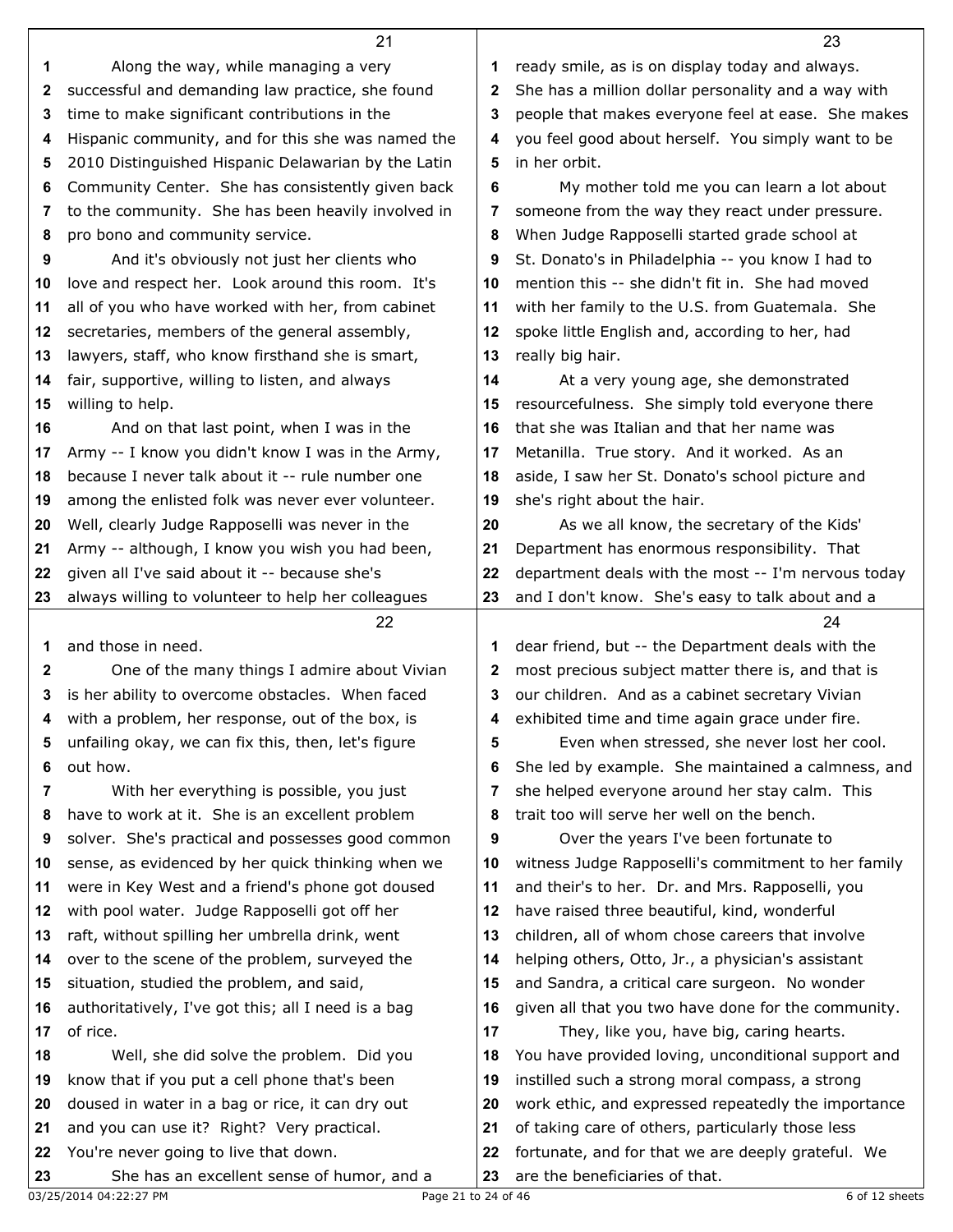|              | 25                                                  |    | 27                                                  |
|--------------|-----------------------------------------------------|----|-----------------------------------------------------|
| 1            | Steve, Steve, Steve. Steve paid me.                 | 1  | Now, in closing, because I know you're all          |
| $\mathbf{2}$ | I shouldn't have said that on videotape,            | 2  | ready for me to close so we can hear from the       |
| 3            | should I?                                           | 3  | judge. At Judge Wallace's investiture last week,    |
| 4            | You are an accomplished and highly respected        | 4  | Justice Holland presented Judge Wallace with a      |
| 5            | physical therapist. And my guess is, looking        | 5  | Supreme Court coffee mug. We were all very jealous  |
| 6            | around the room, you've probably treated half of    | 6  | about that. It has been suggested by some that      |
| 7            | us. More important, much more important, you are a  | 7  | when that mug is filled with water the water        |
| 8            | wonderfully kind person, an excellent father,       | 8  | somehow transforms into some kind of holy water --  |
| 9            | husband, son, brother, and a wonderful friend.      | 9  | no disrespect or sacreligion intended, Bishop       |
| 10           | Your support, I know, has been and will             | 10 | Malooly -- and that would make sense because after  |
| 11           | continue to be invaluable to Vivian as she begins a | 11 | all it's a Supreme Court mug, right?                |
| 12           | challenging judicial career and continues her       | 12 | Well, I have for you a gift. And this is            |
| 13           | exemplary public service.                           | 13 | what we Superior Court judges pour our water into.  |
| 14           | To Victoria, who couldn't be here, to Lexi          | 14 | And so, Vivian, thank you for your willingness to   |
| 15           | and Rocco, your mom loves you more than anything.   | 15 | continue your distinguished Public Service in a new |
| 16           | I know you know that already. You inspire her and   | 16 | role. As my predecessor said to me when I started   |
| 17           | she's so proud of you. Otto, Jr., Vivian's brother  | 17 | here, now go forth and do justice. Welcome to the   |
| 18           | who couldn't be here, and Sandra who is here,       | 18 | Superior Court.                                     |
| 19           | Vivian talks about you often, and I know you're all | 19 | JUDGE VAUGHN: Well, thank you, Judge                |
| 20           | close, not just siblings, but close, close friends. | 20 | Jurden.                                             |
| 21           | And how wonderful and valuable that is.             | 21 | All right. It is now my privilege to call           |
| 22           | And now Vivian. You should put down the             | 22 | upon our new Superior Court judge for her           |
| 23           | water. You are a cherished, true and loyal friend.  | 23 | greetings. Judge Rapposelli.                        |
|              | 26                                                  |    | 28                                                  |
| 1            | There is no question that you are ready to assume   | 1  | JUDGE RAPPOSELLI: Thank you.                        |
| $\mathbf{2}$ | this role. You are so well prepared. During your    | 2  | President Judge Vaughn, Chief Justice               |
| 3            | many years practicing law as a solo practitioner    | 3  | Steele, Resident Judge Cooch, Judge Jurden, United  |
| 4            | and with colleagues you've had many wonderful       | 4  | States Senator Coons, Governor and First Lady       |
| 5            | mentors and law partners, many of whom I see here   | 5  | Markell, Lieutenant Governor Denn, the most         |
| 6            | today.                                              | 6  | Reverend W. Francis Malooly, colleagues in the      |
| 7            | You bring such rich and extensive experience        | 7  | Superior Court, esteem members of the Delaware      |
| 8            | with you. And in the past few weeks you have        | 8  | Judiciary, the General Assembly, elected officials, |
| 9            | managed somehow to shadow 15 judges in three        | 9  | my cabinet friends and members, members from the    |
| 10           | countries and watch every type of proceeding this   | 10 | Children's Department and various state agencies    |
| 11           | court handles.                                      | 11 | here, to the Governors Office, members from         |
| 12           | Your foundation is rock solid. And as with          | 12 | Widener, family, friends, colleagues, and anybody   |
| 13           | everything you do, you have learned quickly. You    | 13 | else that I missed, my time is up, you know, today  |
| 14           | will be such an asset to this Court and the people  | 14 | is the Ides of March, and it never has really meant |
| 15           | we're privileged to serve. You have what it takes   | 15 | anything considerable to me, but on this mid-day,   |
| 16           | to be a great judge.                                | 16 | mid-month, the day hasn't ended, but I know that I  |
| 17           | There is much to celebrate today. In                | 17 | will say that it has already been one of the        |
| 18           | addition to gaining a smart, kind, loyal, humble,   | 18 | greatest days of my life.                           |
| 19           | working colleague, with an excellent sense of       | 19 | And I've been to a few of these                     |
| 20           | humor, we gain, I think, our first bilingual judge, | 20 | investitures, and it's true what they say, that you |
| 21           | our first St. Donato's graduate, and certainly our  | 21 | think that you're ready to say what you're going to |
| 22           | first Miss Guatemala. I had to mention it. She's    | 22 | say, you're going to keep your cool, but I won't,   |
| 23           | very modest, didn't want anybody to know.           | 23 | so I am just prefacing it by saying that I will     |
|              |                                                     |    |                                                     |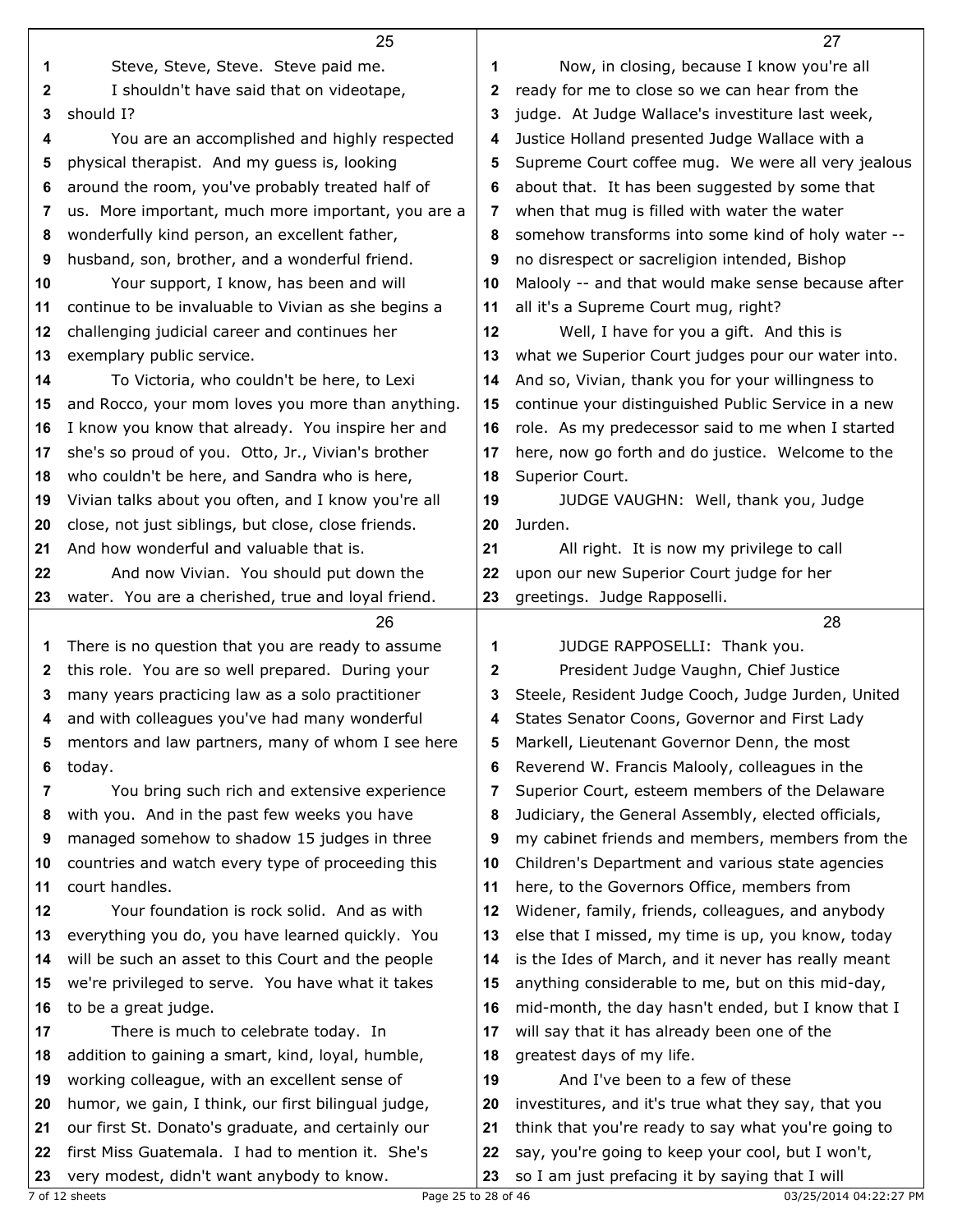|    | 29                                                    |              | 31                                                  |
|----|-------------------------------------------------------|--------------|-----------------------------------------------------|
| 1  | follow in probably what will be a very emotional --   | 1            | special moment and to appreciate the magnitude of   |
| 2  | a couple of very emotional moments, so I just ask     | 2            | it with me. And in my son's words, the total        |
| 3  | that you bear with me.                                | 3            | awesomeness of it. So before I start using more     |
| 4  | And many of you who have attended the                 | 4            | language that my seven-year old uses often, I will  |
| 5  | various investitures, and some of us who are now      | 5            | go back to simply saying that I am humbled and      |
| 6  | known as the investiture groupies, roadies and        | 6            | honored and blessed.                                |
| 7  | investiture crashers, they have all been unique in    | 7            | The second must-have or must-say that I             |
| 8  | a very special way, but I have decided in my          | 8            | think makes up a good investiture speech would not  |
| 9  | remarks not to reinvent the wheel.                    | 9            | be complete without a heaping amount of thank yous. |
| 10 | And at the risk of sounding like a broken             | 10           | And it will feel a little bit like the Academy      |
| 11 | record, let me just say from the beginning that for   | 11           | Awards, but unless the music starts to drown me out |
| 12 | those who have been here before, you can't help but   | 12           | and somebody shuts off my microphone, or someone up |
|    |                                                       | 13           | here with really stealth, military moves decides to |
| 13 | come up with three very important must haves in a     |              |                                                     |
| 14 | decent investiture speech. So the must haves in my    | 14           | just easily kick me under the table, I hope that    |
| 15 | remarks are going to be like a good recipe. And       | 15           | you will indulge me as I express my thanks to some  |
| 16 | for those of you that know me, you know that I        | 16           | people that have made this happen.                  |
| 17 | can't cook, but I can read.                           | 17           | To my husband Steve, Steve, Steve, Steve,           |
| 18 | And like my mom and my mother-in-law have             | 18           | who has been my rock throughout the years of our    |
| 19 | taught me about good recipes, that while it might     | 19           | life together offering nothing but support and      |
| 20 | handle some creative modifications there are some     | 20           | love, without you I would not have been able to do  |
| 21 | necessary ingredients. So there are three must        | 21           | this. I love you, plain and simple.                 |
| 22 | haves, must saves, I guess, in this case.             | 22           | To my kids, Victoria, Lexi and Rocco, my            |
| 23 | The first is that I am truly humbled,                 | 23           | 17-year old Victoria managed to get out of town,    |
|    | 30                                                    |              | 32                                                  |
| 1  | honored and blessed. And these three simple words     | 1            | literally out of the country, only because of a     |
| 2  | I have heard over and over again but they really      | $\mathbf{2}$ | mandatory school trip. And I'm sure that she's on   |
| 3  | cannot fully express how I feel today. And rather     | 3            | the plane right now breathing a sigh of relief. In  |
|    | 4 than trying to tell you, suffice it to say that the |              | 4 fact, I spoke to her this morning and I've never  |
| 5  | emotions that I feel run the gamut from feeling       | 5            | heard her quite as happy as she was this morning.   |
| 6  | overwhelmed to feeling overjoyed all within split     | 6            | But my other two, Lexi and Rocco, did not manage to |
| 7  | seconds, from an inability to really put my arms      | 7            | escape.                                             |
| 8  | around the concept and the magnitude of this          | 8            | To Rocco, you did a great job yesterday when        |
| 9  | amazing life altering event that is happening to me   | 9            | you had to speak in front of your entire first      |
| 10 | here and now, and then to catching my breath when     | 10           | grade class in your school, and I hope that I do as |
| 11 | it hits me that this blessing is in fact happening    | 11           | good a job today as you did yesterday. And I'm      |
| 12 | here and now.                                         | 12           | pretty sure that I'm more nervous than you were, so |
| 13 | I'll take that now. Thank you. Maybe I                | 13           | I'm trying to be as cool as you are.                |
| 14 | shouldn't be drinking from that either. All right.    | 14           | And to Lexi, I promise you that you will get        |
| 15 | Never mind.                                           | 15           | to your talent show this afternoon and that your    |
| 16 | And there aren't many things in life that             | 16           | song will be as beautiful as you are.               |
| 17 | have happened, especially in my life, except for      | 17           | Lexi insisted that she must leave the               |
| 18 | marriage and the birth of my children and the loss    | 18           | building by 1:10. And if I stand a chance of her    |
| 19 | of a loved one that have been quite as moving as      | 19           | ever speaking to me ever again, that's going to     |
| 20 | this and I really won't and can't put them into       | 20           | have to happen. So if you see her walk out, please  |
| 21 | words. It's really bigger than me. And your           | 21           | don't take it personally. I certainly don't. And    |
| 22 | presence here demonstrates that there is a            | 22           | I would ask the bailiffs to please go ahead and let |
| 23 | willingness on your part to be witness to this very   | 23           | her go, and try not to stop her.                    |
|    |                                                       |              |                                                     |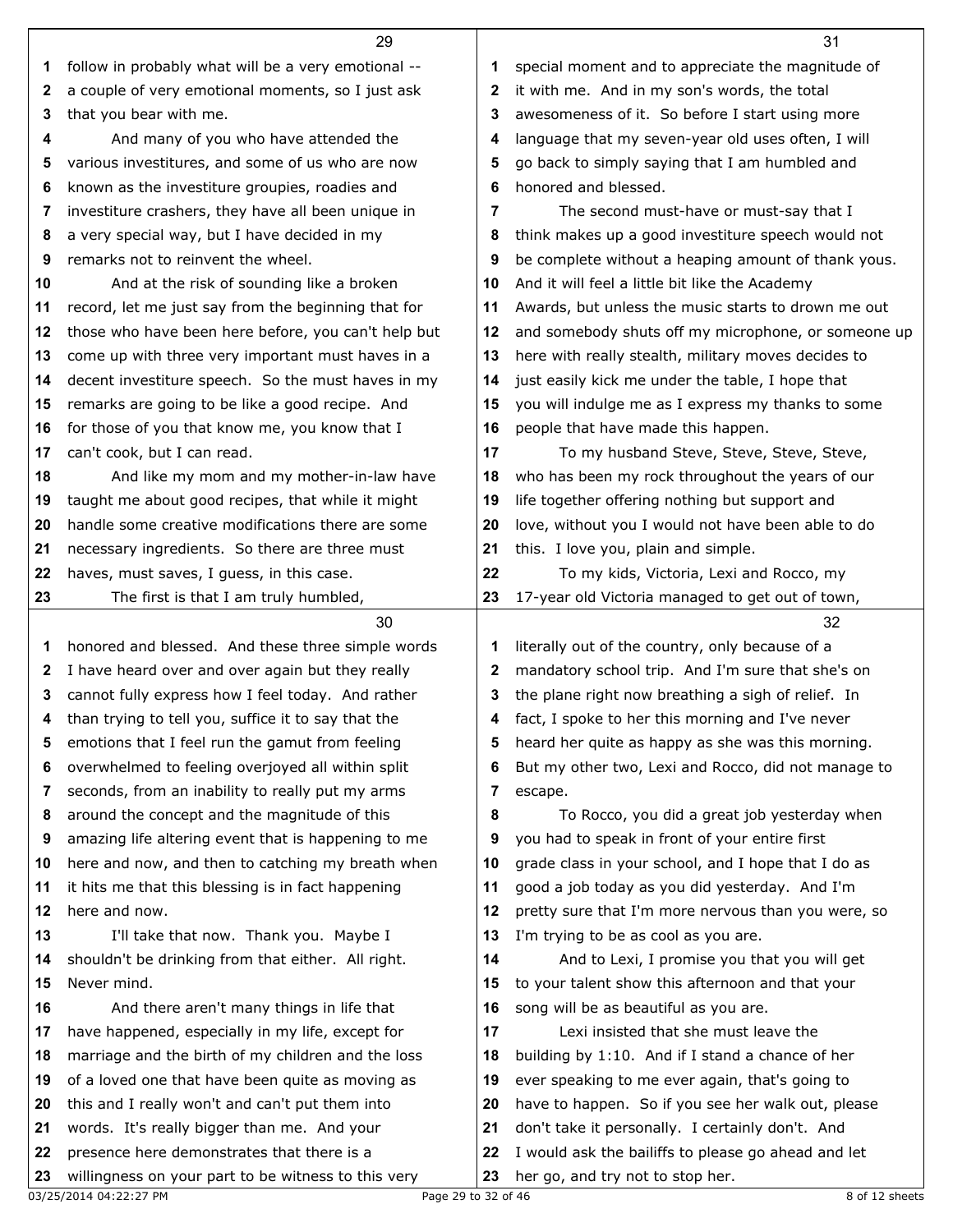|    | 33                                                  |    | 35                                                  |
|----|-----------------------------------------------------|----|-----------------------------------------------------|
| 1  | I thank them both for faking interest, for          | 1  | you. This journey has hot been an easy one, and I   |
| 2  | sitting up straight and for being the great kids    | 2  | know -- and it gives me great pleasure to see you   |
|    |                                                     |    |                                                     |
| 3  | that they are. I am very, very proud of you.        | 3  | both here. And I say that, that you are here, and   |
| 4  | To my little sister Sandra, who is here, and        | 4  | I'm thankful, because I think of what my friend Jan |
| 5  | my little brother Otto, who could not be here, I    | 5  | Jurden, Judge Jurden, who reflected on the loss of  |
| 6  | said it for your entire lives -- and I am so glad   | 6  | her mother since her investiture, or the last three |
| 7  | to be up here because it is finally official -- so  | 7  | investitures of my colleagues who lamented that     |
| 8  | unless the Supreme Court says otherwise, I told you | 8  | they were not able to share their day with a parent |
| 9  | I am always right, always. It's okay, it's okay to  | 9  | or a loved one and said only that they wished that  |
| 10 | say it out loud. It's all right.                    | 10 | they could have been here. And I am blessed that    |
| 11 | To my extended family and specifically my           | 11 | my remarks today in this particular recipe do not   |
| 12 | sister-and brothers-in-law, Mike, Nick, Joe and     | 12 | call for that wish, and that they -- I am fortunate |
| 13 | Christina, and their kids who are here as well, I   | 13 | enough to have my parents here with me.             |
| 14 | think we can extend that rule also. It will make    | 14 | So it wouldn't be right if I didn't give            |
| 15 | our family dinners so much easier. Thank you all    | 15 | thanks also, then, to God for allowing my parents   |
| 16 | for being here.                                     | 16 | to be here with me today. Thank you.                |
| 17 | Now, that rule does not apply to my                 | 17 | To the Governor, lightening has struck twice        |
| 18 | mother-in-law or my father-in-law. What we know is  | 18 | thanks to you. And I cannot think of any one man    |
| 19 | that your son married a very smart woman and I know | 19 | that has influenced my professional life more than  |
| 20 | my limitations. So with Felix and Marie Rapposelli  | 20 | you. Thank you. Thank you for your faith in me as   |
| 21 | I will still defer to you, and I thank you for      | 21 | one of your cabinet secretaries. I am honored to    |
| 22 | giving me such a great son.                         | 22 | have served in your administration. The experience  |
| 23 | You know, when the Governor shared the good         | 23 | was truly a dream come true. And because of you I   |
|    |                                                     |    |                                                     |
|    |                                                     |    |                                                     |
|    | 34                                                  |    | 36                                                  |
| 1  | news with me, it was on the anniversary of my       | 1  | have never looked back on the life in the private   |
| 2  | maternal grandmother's death. And coincidently my   | 2  | sector, and because of you I knew I belonged in     |
| 3  | father's mother had just passed away around the     | 3  | Public Service.                                     |
| 4  | time that I submitted my application. And I had     | 4  | And just when I thought it couldn't get any         |
| 5  | been thinking about both of them during the same    | 5  | better, you chose me for this role. And I will      |
| 6  | time.                                               | 6  | forever be grateful to you for seeing what you saw  |
| 7  | In any event, my mother was mourning the            | 7  | in me.                                              |
| 8  | loss of her mother when I found out from the        | 8  | I also thank you, Carla, for your friendship        |
| 9  | Governor he had made his decision, and on that day  | 9  | and your casual advice and to see the friendship    |
| 10 | I told my mother that Abuela had somehow decided to | 10 | that evolved. Your advice was very comforting to    |
| 11 | tell the Governor to give me the good news on that  | 11 | what was sometimes a very difficult journey in the  |
| 12 | particular day. So thank you, Governor, for         | 12 | Kids' Department. And I want to thank you both      |
| 13 | forever offsetting that very sad day with a happy   | 13 | personally and professionally for the support that  |
| 14 | occasion and changing my mother's tears of sadness  | 14 | you gave me.                                        |
| 15 | to happiness.                                       | 15 | To everyone at the Kids' Department who are         |
| 16 | If you cry, Mommy, today, it's okay. It's           | 16 | here and to my friends in the cabinet, I want to    |
| 17 | allowed. I saw three other male judges do it while  | 17 | thank you for making that experience just truly     |
| 18 | up here and I heard from others who are wearing the | 18 | amazing, rewarding and something that I will always |
| 19 | robes that they cried like babies as well. So I     | 19 | look back on with fond memories.                    |
| 20 | think you can cry here today. It's okay.            | 20 | I do thank the members of the J and C for           |
| 21 | To my parents, Otto and Myriam Medinilla,           | 21 | their collective work and their support for sending |
| 22 | who achieved their American dream and always        | 22 | my name up to the Governor.                         |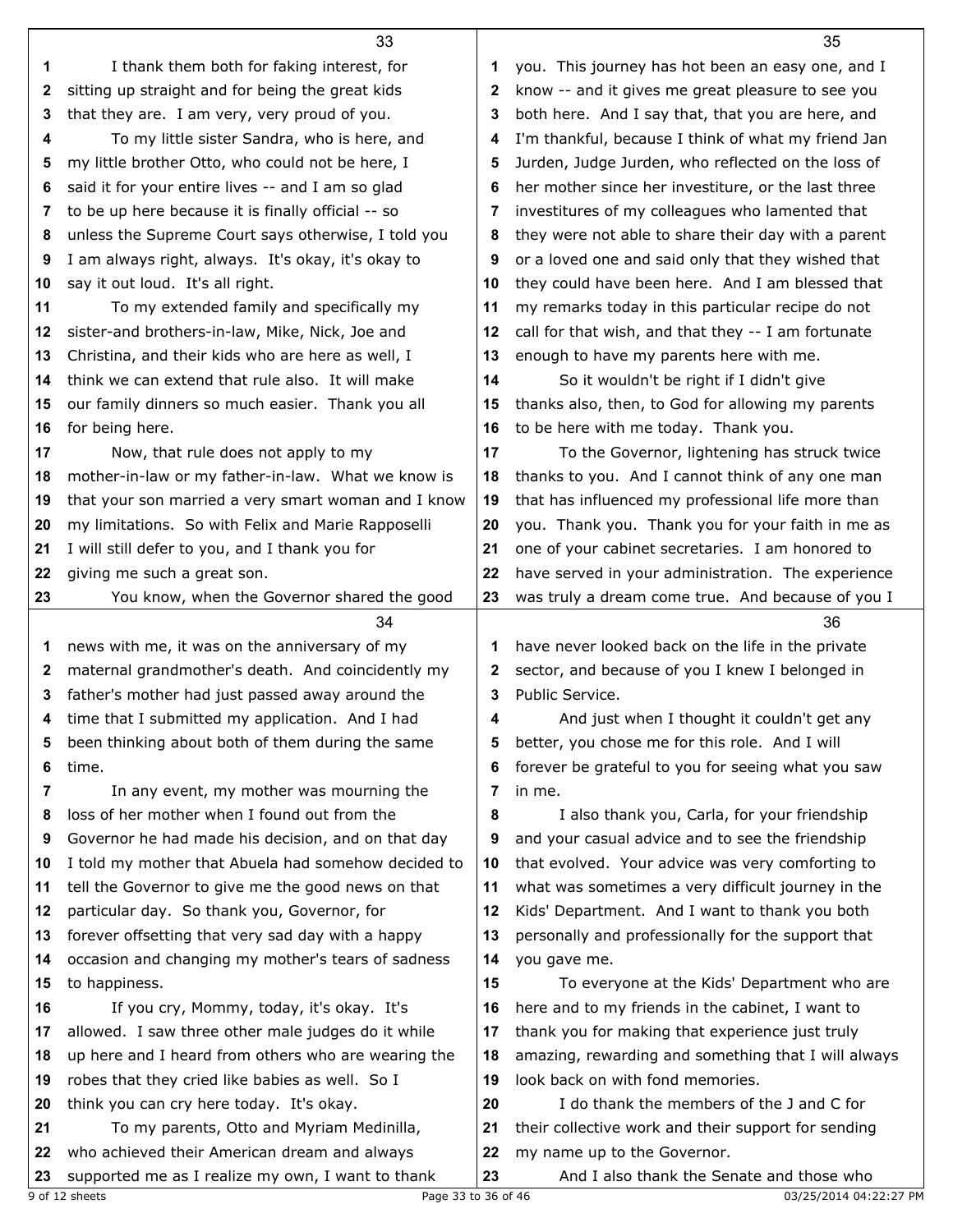|    | 37                                                  |    | 39                                                  |
|----|-----------------------------------------------------|----|-----------------------------------------------------|
| 1  | are here from the general assembly, in general, the | 1  | doesn't go unnoticed. And to the to the bailiffs,   |
| 2  | Senate for their role in confirming my nomination.  | 2  | the Capitol Police, the court staff whose names I   |
| 3  | I will miss Legislative Hall. I will miss the work  | 3  | still don't know but their faces are always very    |
| 4  | that we did for children and families. And I will   | 4  | friendly, I thank you in advance for your patience. |
| 5  | miss working with all of you.                       | 5  | I thought about the many mentors that I             |
| 6  | To Lieutenant Governor Denn, it was a really        | 6  | would talk about, the many, many great men and      |
| 7  | nice speech actually. I thought I was going to      | 7  | women who have supported me and who were part of my |
| 8  | have to say something, but -- I will say it anyway. | 8  | legal and executive experiences from the countless  |
| 9  | I am certain that I have decided that you will not  | 9  | attorneys in the bar, the Delaware State Bar        |
| 10 | be appearing any time before me soon but after      | 10 | Association, DTLA, Delaware Bar Foundation, the     |
| 11 | today's comments I actually would like to see more  | 11 | attorneys at Prickett Jones, Young Conaway Stargatt |
| 12 | of you. That was very nice.                         | 12 | & Taylor, Wilson Halbrook & Bayard to those that    |
| 13 | And I know that we banter back and forth and        | 13 | supported me through Delaware Voluntary Legal       |
| 14 | always took opportunities to dig, all in gest, and  | 14 | Services, the Kids' Department and the many         |
| 15 | honestly I will miss working with you and expect to | 15 | attorneys from the Attorney General's Office and    |
| 16 | hear more about life in general with Adam, Zach and | 16 | the Public Defender's Office during my time there   |
| 17 | Michelle.                                           | 17 | to the Office of the Child Advocate, the Family     |
| 18 | To Judge Jurden, your friendship has been           | 18 | Court, Chief Judge Coons and the leadership and the |
| 19 | invaluable. You make it look so easy and yet I      | 19 | entire Family Court to those at Widener Law, Dean   |
| 20 | know that it is not. You are the reason I wanted    | 20 | Ammons, thank you for your support, to the numerous |
| 21 | to be a judge. And I promise never to take myself   | 21 | Hispanic organizations and leaders. I see Maria     |
| 22 | so seriously in this role as to forget who I am.    | 22 | Matos here. Thank you. And the countless boards     |
| 23 | And when I think of you and how you do it, the      | 23 | and commissions too numerous to mention. I see      |
|    | 38                                                  |    | 40                                                  |
| 1  | other promise that I made to this Court, behind the | 1  | Fred Sears here. They're all here.                  |
| 2  | scenes, of course, is that I will laugh often       | 2  | I have been a part of so many different             |
| 3  | thanks to you. You are truly a mentor, a role       | 3  | worlds, and I am proud of the path that I traveled  |
| 4  | model, and except for the life in the Army that I   | 4  | in Delaware since law school.                       |
| 5  | have not followed, I do and I have enjoyed          | 5  | My experiences have served me well in               |
| 6  | following in your footsteps.                        | 6  | various stages of my life, and I am comforted in    |
| 7  | And I have been blessed with amazing                | 7  | knowing that my life as a lawyer was about serving  |
| 8  | friends. And I would be remiss if I didn't thank    | 8  | and representing those that I felt needed me the    |
| 9  | my friends who really are more like my sisters, and | 9  | most.                                               |
| 10 | they have supported me throughout my journey. And   | 10 | And I know that my diverse background and           |
| 11 | I know that they would prefer to remain anonymous,  | 11 | skill set will now continue to serve the public but |
| 12 | but I have the microphone. So to Evon, Natalie      | 12 | this time from the bench.                           |
| 13 | Danielle, Cheryl, Kate, and Tiffany, thank you.     | 13 | And while I think about the 20 years that I         |
| 14 | You inspire me to be a better person and a better   | 14 | have had as a legal career, one that I am very      |
| 15 | friend.                                             | 15 | proud of -- and my Delaware experience is actually  |
| 16 | I wish to thank also those people that have         | 16 | more like 32 years. And that's how long I have      |
| 17 | been supportive, supported me, and really there are | 17 | been here in Delaware. And as diverse as my         |
| 18 | just too many. But I wish to thank Frannie Heyney   | 18 | background is I do consider myself a Delawarian     |
| 19 | here and Lydia Prigg from the Governors' Office,    | 19 | and -- maybe not a native Delawarian, although I'd  |
| 20 | and the many people from the Kids' Department and   | 20 | like to think I am -- but beyond the obvious        |
| 21 | the Governor's Office that help make the transition | 21 | pumpkin chunking, the flower market, point to       |
| 22 | for me.                                             | 22 | point, apple scrapple, the Polar Bear Plunge, which |
| 23 | I know that it takes a lot of work, and it          | 23 | I've done -- well, I haven't done the Polar Bear    |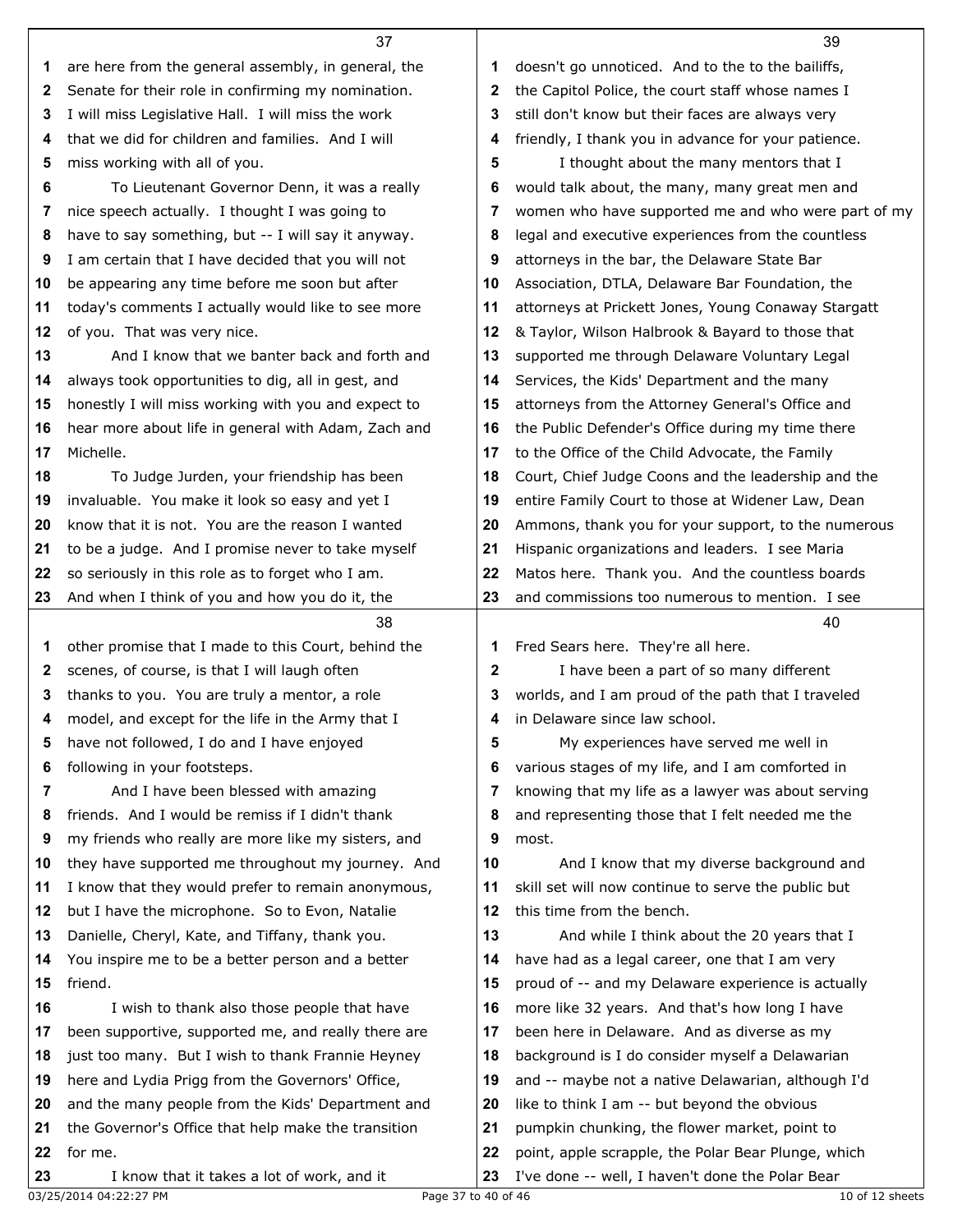|    | 41                                                  |              | 43                                                  |
|----|-----------------------------------------------------|--------------|-----------------------------------------------------|
| 1  | Plunge but all the others I have. You know you are  | 1            | And I want to thank my colleagues on the            |
| 2  | a true Delawarian if you make it a family event to  | $\mathbf{2}$ | Superior Court for that very sage piece of advice.  |
| 3  | eat burgers and lots of ice cream at the Charcoal   | 3            | The advice and congratulations have come from all   |
| 4  | Pit, you think the Smyrna rest stop is the nicest   | 4            | of the courts, to all of the judicial officers who  |
| 5  | and cleanest in the country. On certain Novembers   | 5            | have extended their warm welcome, from the Court of |
| 6  | you make that trip to Return Day rain or shine.     | 6            | Common Pleas to the Family Court, the Court of      |
| 7  | During the summer you avoid I-95 on Friday          | 7            | Chancery and the Supreme Court. I am honored to     |
| 8  | afternoons and you don't leave the beach until late | 8            | join the bench.                                     |
| 9  | Sunday night, Monday morning if you can. When in    | 9            | As we already know, we have an extraordinary        |
| 10 | Rehoboth you must get a bucket of trashers with     | 10           | judiciary. And on the Superior Court sitting and    |
| 11 | extra vinegar and salt, and the best Bloody Marys   | 11           | retired judges have set the bar very high making    |
|    |                                                     |              | this Court the number one court in fairness and     |
| 12 | at the Star Board. In June you must go to St.       | 12           |                                                     |
| 13 | Anthony's for Funnel cake.                          | 13           | impartiality.                                       |
| 14 | You haven't lived until you stayed up until         | 14           | When my friend Joe Slights made his remarks         |
| 15 | 2 a.m. and had a piece -- a slice, maybe two -- of  | 15           | in year 2000, he commented on how he would do his   |
| 16 | Gratto's Pizza. And regardless of the time of year  | 16           | best to fill the vacancy created by Justice         |
| 17 | you know never to speed in Fredericka or Elsmere,   | 17           | Quillen. Justice Quillen was my professor, and I    |
| 18 | ever.                                               | 18           | knew what he meant by that. And I think it gave     |
| 19 | Now, as all good Delaware judges have done          | 19           | him great comfort to know that Justice Quillen      |
| 20 | before me, I turn now to the last must-have         | 20           | would be watching the then newly appointed judge    |
| 21 | must-say in my remarks in that I too make a promise | 21           | closely.                                            |
| 22 | and the promise is to carry out the                 | 22           | And while I'm not filling the vacancy of a          |
| 23 | responsibilities of this office to serve the people | 23           | prior sitting judge -- and I thank the judiciary -- |
|    | 42                                                  |              | 44                                                  |
| 1  | of Delaware to the best of my ability.              | 1            | because it took 12 years to get this position and I |
| 2  | And in any new job you're always going to           | 2            | want to thank you for that -- I hope that Judges    |
| 3  | wonder if you're going to be able to do a good job. | 3            | Slights and Ableman and any of the other judges who |
|    | And admittedly when I first came into this position |              | 4 will assist me will also keep a mindful eye.      |
| 5  | for a brief moment I was wondering if the world was | 5            | I thank Judges Ableman and Joe Slights, who         |
| 6  | sending me some strange signs. Within three days    | 6            | is here, my friends, for their advice and support.  |
| 7  | of starting here, or within moments -- maybe        | 7            | And my only regret is that we could not serve       |
| 8  | actually it was hours of starting here, a meteor    | 8            | together.                                           |
| 9  | had struck Russia, lightening had struck the        | 9            | As for the other 20 sitting judges, in the          |
| 10 | Vatican twice and the Pope had resigned, and for a  | 10           | last month I want to thank you for sharing with me  |
| 11 | catholic that's some pretty big news, and surely I  | 11           | your distinct judicial perspectives. I thank you    |
| 12 | felt that that was the sign of something and        | 12           | for your willingness to generously impart your      |
| 13 | probably not good.                                  | 13           | wisdom, your styles, your stories. I thank you all  |
| 14 | But I'm happy to report that while I first          | 14           | for your kindness individually and collectively for |
| 15 | saw some strange signs here, especially here, I     | 15           | your support.                                       |
| 16 | mostly chalked it up to the very eclectic           | 16           | While you're all different indeed, your             |
| 17 | personalities of my colleagues. And I think I'm     | 17           | common denominator is that you are all exceptional  |
| 18 | over that. And the only thing that is a bit         | 18           | public servants, and I can think of no greater      |
| 19 | strange that has stayed on is that my chambers      | 19           | sense of purpose than to dedicate my life to the    |
| 20 | tilts every so slightly in one direction. But like  | 20           | public and the law in this capacity, and it gives   |
| 21 | a good Delaware judge for anyone that visits me in  | 21           | me great joy to do so with you.                     |
| 22 | chambers I think I'm going to use that tilt to my   | 22           | And with that I want to thank you all very          |
| 23 | advantage and I'll be positioned on the higher end. | 23           | much for being here. Thank you.                     |